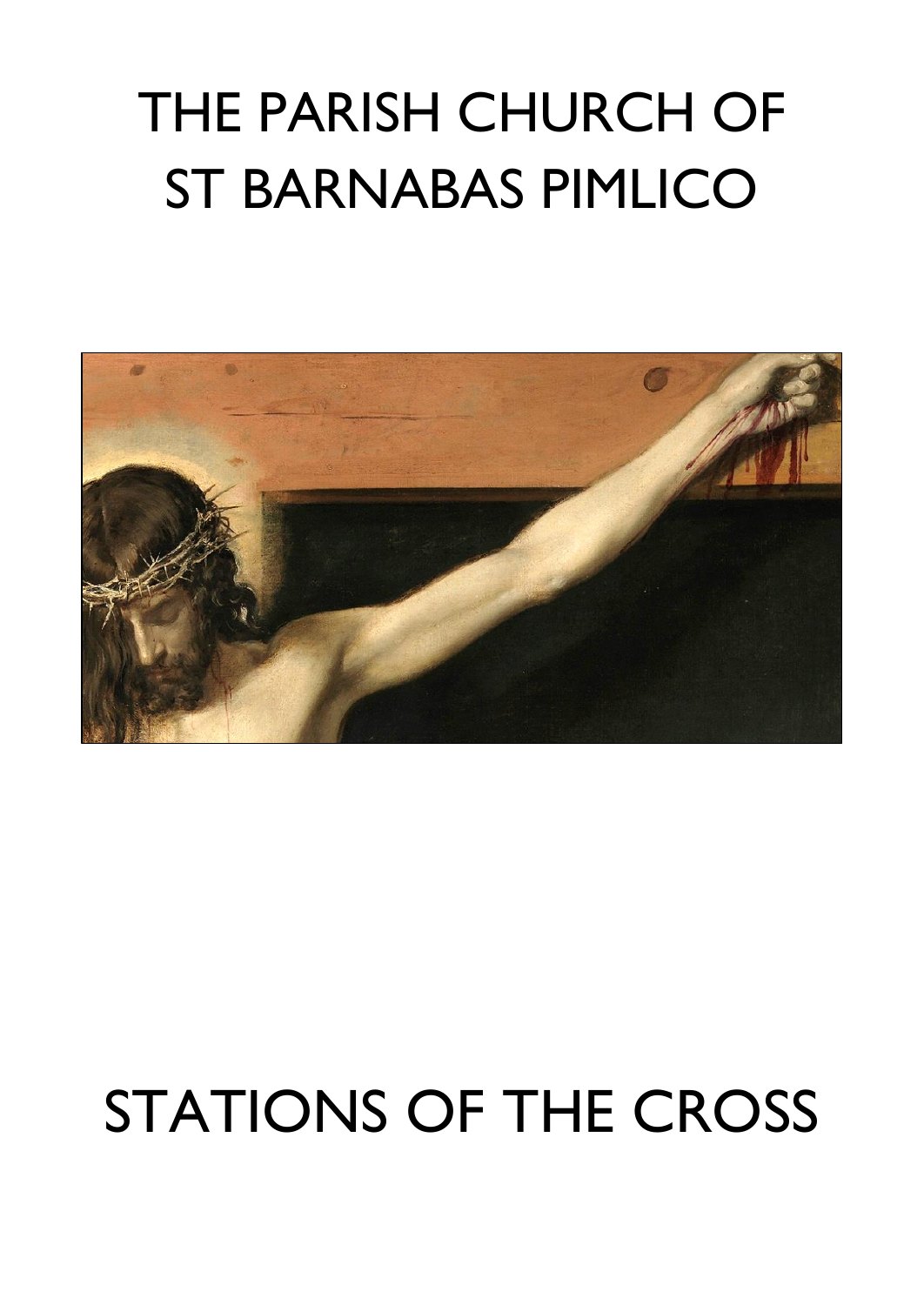You are welcome to take a copy of our 'Stations of the Cross' for your own personal devotions. Donations are gratefully received for the cost of printing.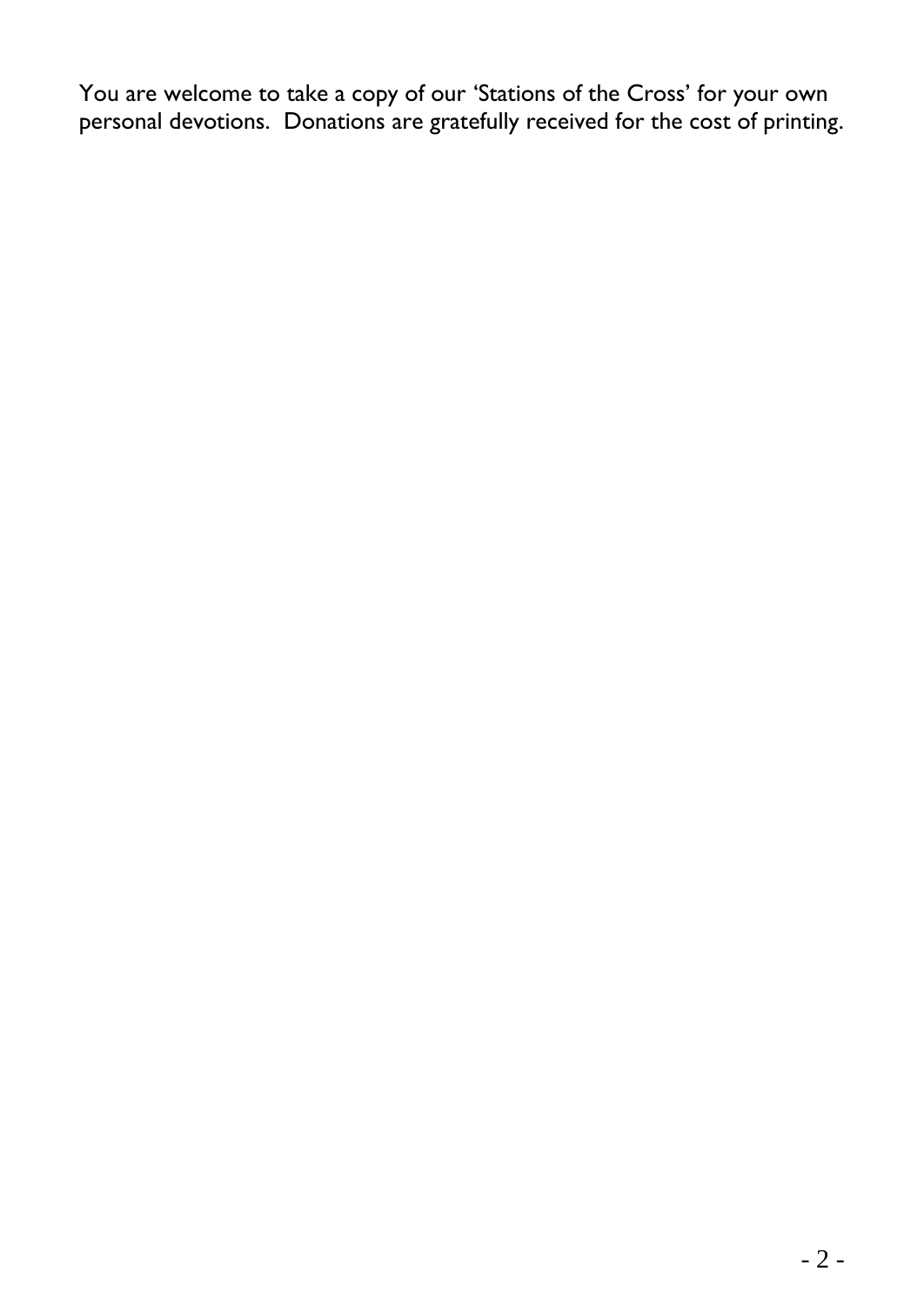*Those present gather with the priest and crucifer before the altar. Please join in with the words in* **bold.** *For those that can, please kneel when the priest kneels.*

**O Jesu, our adorable Saviour, behold us kneeling at thy feet, imploring thy mercy for ourselves and for the souls of all the faithful departed. Vouchsafe to apply to us the infinite merits of thy passion, on which we are now about to meditate. Grant that, while we trace this path of sighs and tears, our hearts may be so moved by contrition and repentance, that we may be ready to meet with joy all the sufferings and humiliations of this pilgrimage on earth.**

O Lord, open thou our lips. **And our mouth shall show forth thy praise.**

 $\mathbf{\mathbf{\Phi}}$  O God, make speed to save us. **O Lord, make haste to help us.**

Glory be to the Father, and to the Son: and to the Holy Spirit. **As it was in the beginning, is now, and ever shall be: world without end. Amen.**

ж

I **IESUS IS CONDEMNED TO DEATH** 



We adore thee, O Christ and we bless thee. **Because by thy holy cross thou hast redeemed the world.**

Jesus, you were innocent yet you consented to suffer for me. I am guilty: bring me to hate my sins and accept your forgiveness.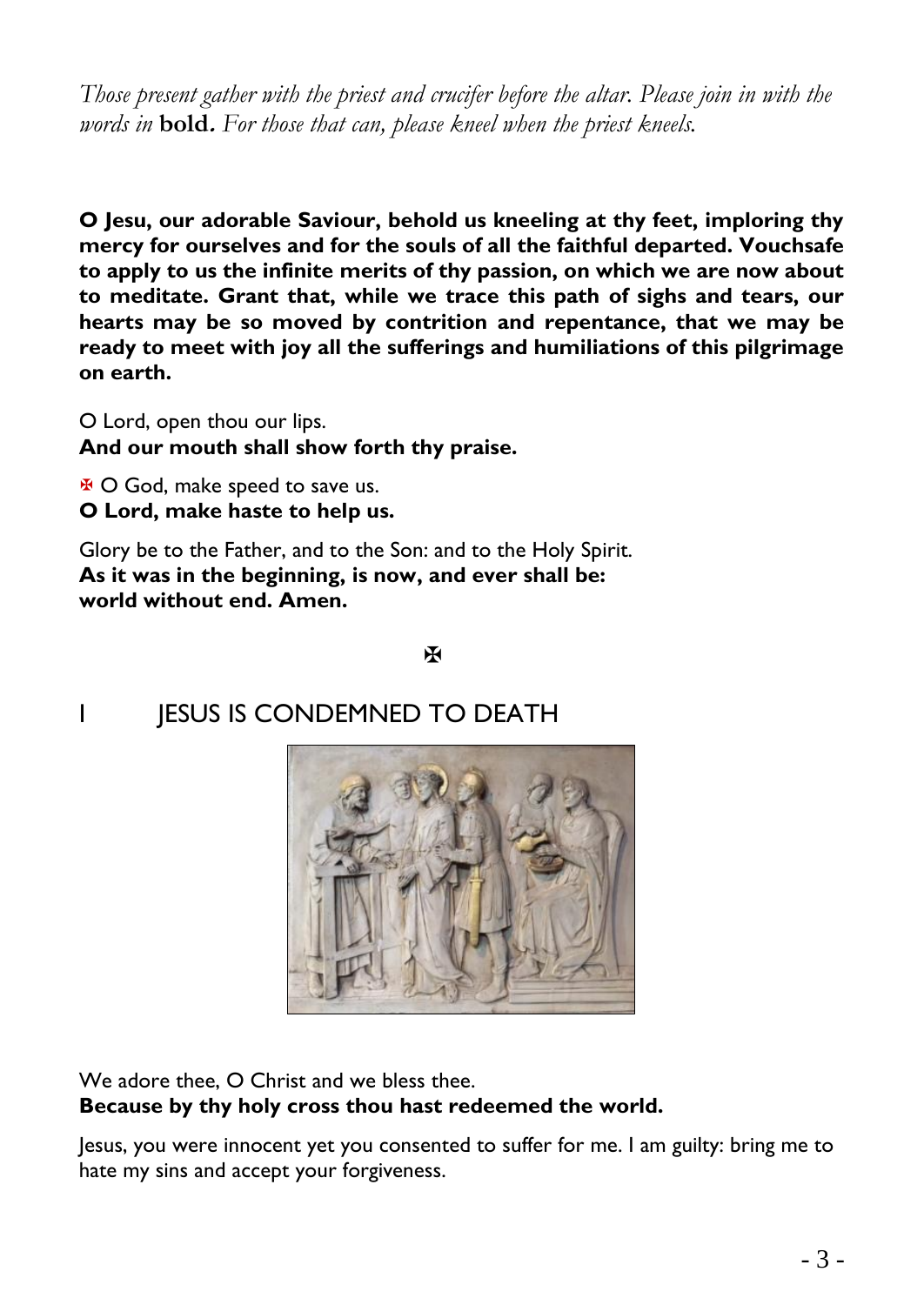Our Father**, who art in heaven, hallowed be thy name; thy kingdom come; thy will be done; on earth as it is in heaven. Give us this day our daily bread. And forgive us our trespasses, as we forgive those who trespass against us. And lead us not into temptation; but deliver us from evil. For thine is the kingdom, the power and the glory, for ever and ever. Amen.**

Lord, have mercy upon us. **Have mercy upon us.**

**By the cross her station keeping, Stood the mournful mother weeping, Where he hung, her dying Lord.**

**K** 

#### II JESUS RECEVIES THE CROSS



We adore thee, O Christ and we bless thee. **Because by thy holy cross thou hast redeemed the world.**

Jesus, grant me the power of your cross cheerfully to face the trials of my calling as a Christian and to be ready to take up my cross and follow you.

Hail Mary, full of grace, the Lord is with thee; blessed art thou among women and blessed is the fruit of thy womb, Jesus.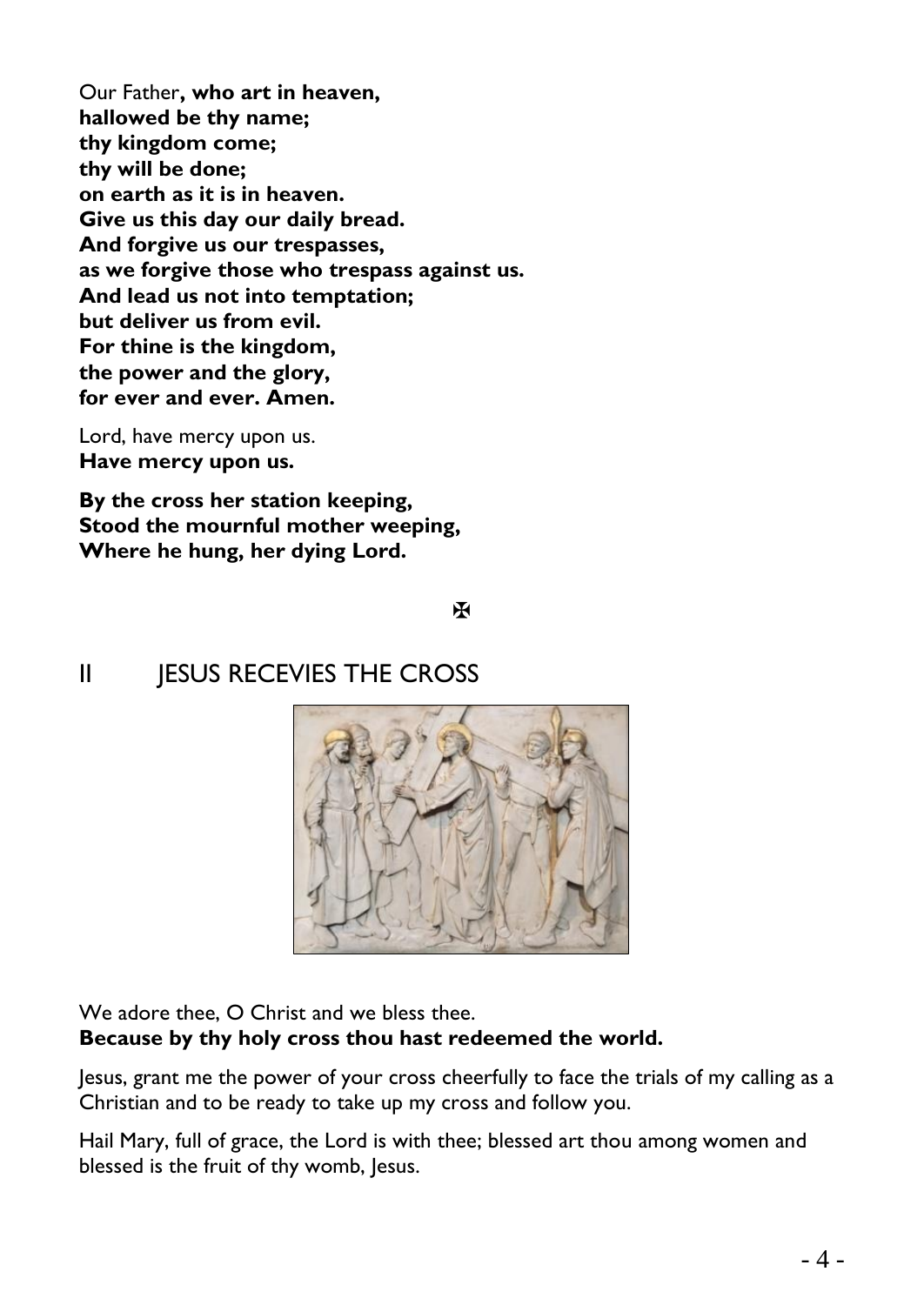**Holy Mary, Mother of God, pray for us sinners now and at the hour of our death.**

Lord, have mercy upon us. **Have mercy upon us.**

**For her soul, of joy bereaved, Torn with anguish, deeply grieved, Felt the sharp and piercing sword.**

К

### III **JESUS FALLS THE FIRST TIME**



We adore thee, O Christ and we bless thee. **Because by thy holy cross thou hast redeemed the world.**

Jesus, you carried the weight of my sins with your cross. May the thought of your burden make me watchful and save me from sin.

#### **Glory be to the Father, and to the Son and to the Holy Spirit. Amen**.

Lord have mercy upon us. **Have mercy upon us.**

**O how sad and sore distressed Then was she, that Mother blessed Of the sole begotten One.**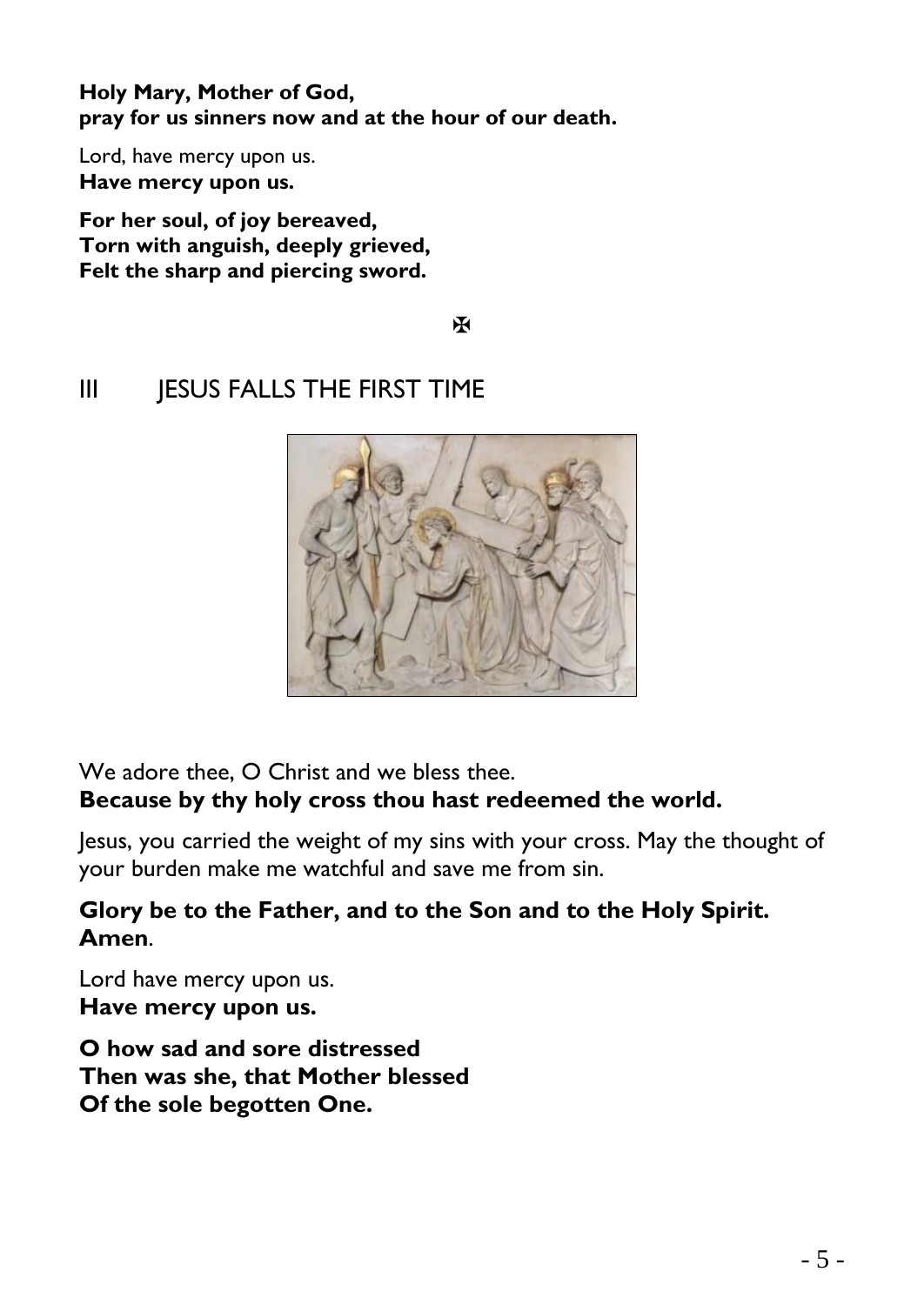# IV JESUS IS MET BY HIS MOTHER



We adore thee, O Christ and we bless thee. **Because by thy holy cross thou hast redeemed the world.**

Jesus, you felt grief at your mother's sorrow: have mercy on me and ask her to pray for me. Mary, sorrowful mother, pray for me.

Our Father …

Lord have mercy upon us. **Have mercy upon us.**

**Deep the woe of her affliction When she saw the crucifixion Of her ever-glorious Son.**

呸

#### V THE CROSS IS LAID UPON SIMON OF CYRENE



We adore thee, O Christ and we bless thee. **Because by thy holy cross thou hast redeemed the world.**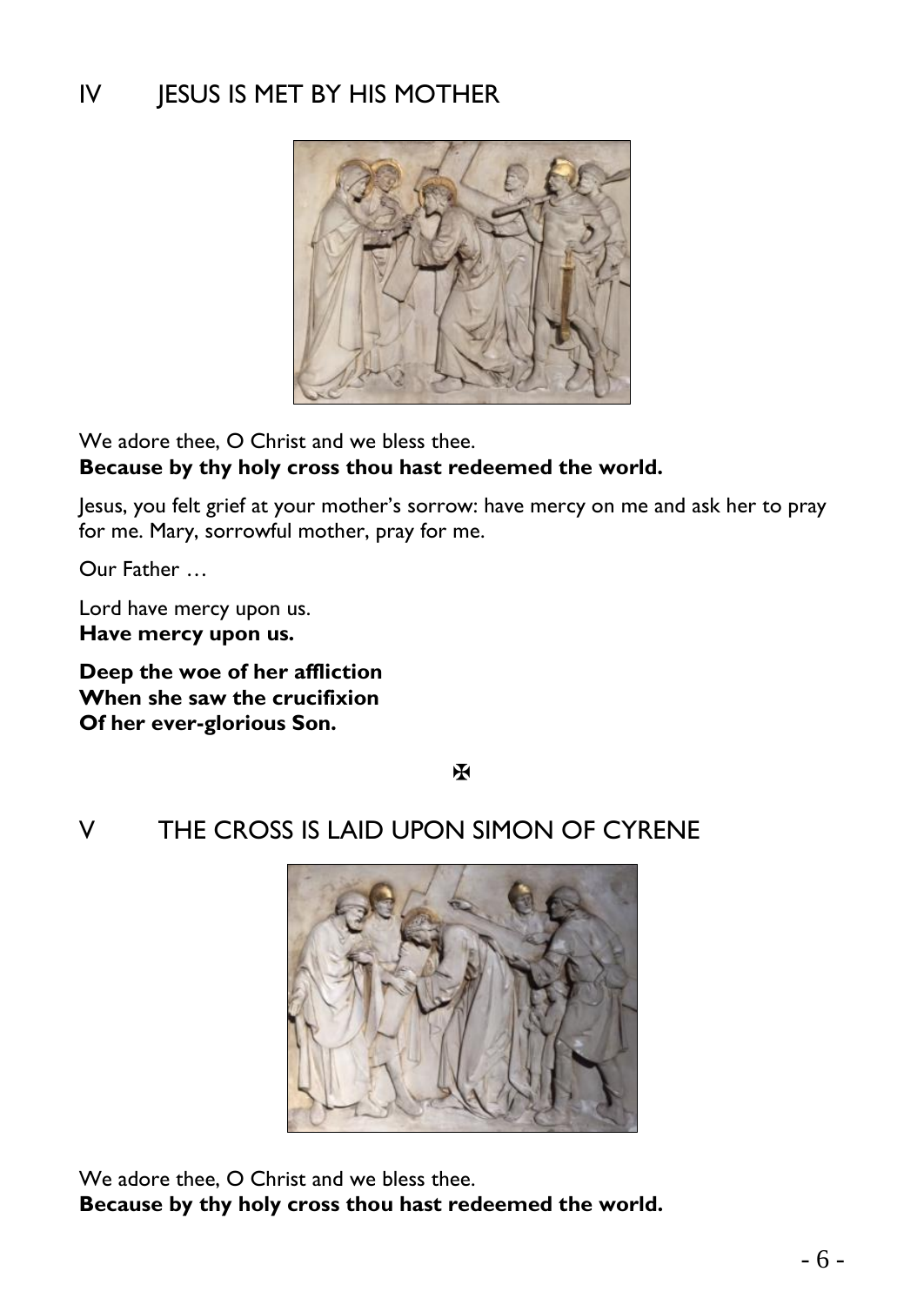Lord Jesus, make me willing to bear my cross with you: may I not shrink from suffering but be glad to be given the chance of sharing your calling to suffer.

Hail Mary, full of grace, the Lord is with thee; blessed art thou among women and blessed is the fruit of thy womb, Jesus.

**Holy Mary, Mother of God, pray for us sinners now and at the hour of our death.**

Lord have mercy upon us. **Have mercy upon us.**

**Who, on Christ's dear mother gazing, Torn by anguish so amazing, Born of woman, would not weep?**

Ж

#### VI THE FACE OF JESUS IS WIPED BY VERONICA



We adore thee, O Christ and we bless thee.

**Because by thy holy cross thou hast redeemed the world.**

Jesus, I see you suffering; may I desire more and more to love you, to comfort you and serve you.

**Glory be to the Father, and to the Son and to the Holy Spirit. Amen**.

Lord have mercy upon us. **Have mercy upon us.**

**Who, on Christ's dear mother thinking, Such a cup of sorrow drinking, Would not share her sorrow deep?**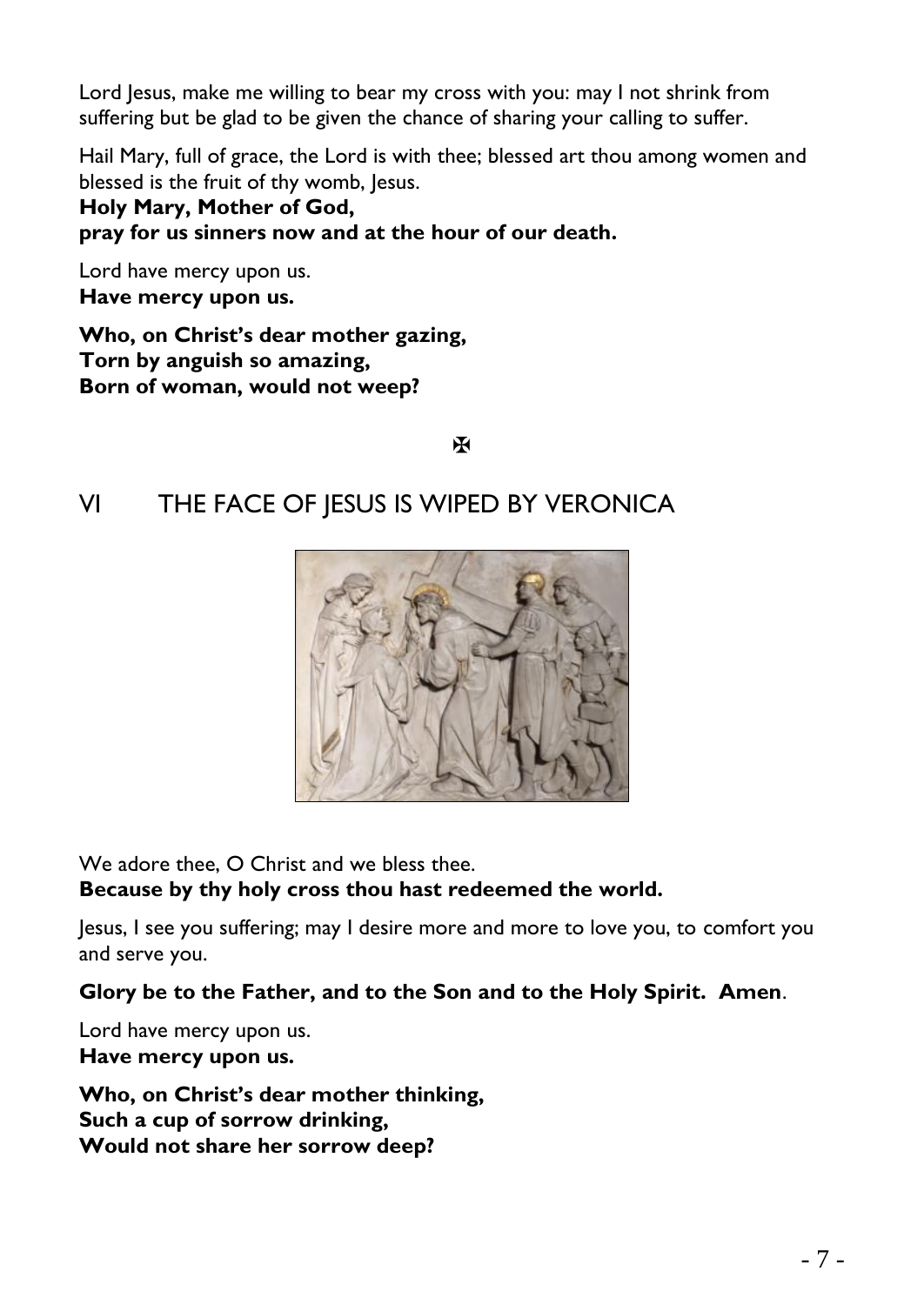#### VII **JESUS FALLS A SECOND TIME UNDER THE CROSS**



We adore thee, O Christ and we bless thee. **Because by thy holy cross thou hast redeemed the world.**

Jesus, falling again under the weight of my sin, how often have I hurt you. Make me ready to bear anything rather than grieve you again.

Our Father **who are in heaven…** Lord have mercy upon us. **Have mercy upon us.**

**For his people's sins chastised, She her Jesus saw despised, Torn with nails, with thorns entwined.**

闲

#### VIII THE WOMEN OF JERUSALEM MOURN FOR OUR LORD



We adore thee, O Christ and we bless thee. **Because by thy holy cross thou hast redeemed the world.**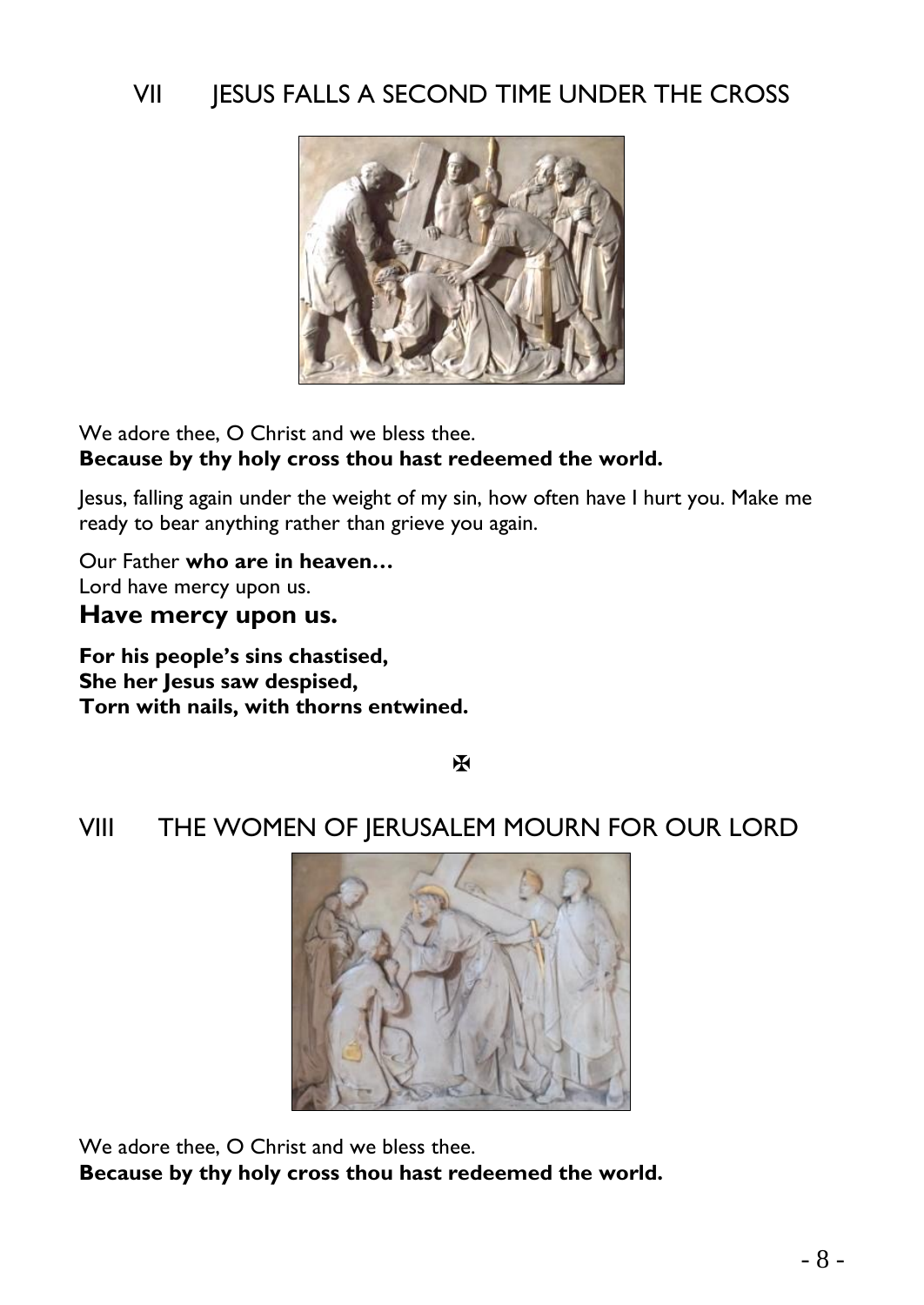Loving Saviour, I mourn for the pain you endure because of the evil I have done. Make me hate all that is evil.

Hail Mary, full of grace, the Lord is with thee; blessed art thou among women and blessed is the fruit of thy womb, Jesus.

**Holy Mary, Mother of God, pray for us sinners now and at the hour of our death.**

Lord have mercy upon us. **Have mercy upon us.**

**Saw her Son from judgement taken And in death by all forsaken Till his spirit he resigned.**

ж

#### IX JESUS FALLS A THIRD TIME UNDER THE CROSS



We adore thee, O Christ and we bless thee.

#### **Because by thy holy cross thou hast redeemed the world.**

Jesus, by this third most painful fall, pardon my most frequent falls into sin: may the thought of your sufferings make me more faithful.

#### **Glory be to the Father, and to the Son and to the Holy Spirit. Amen**.

Lord have mercy upon us. **Have mercy upon us.**

**Mother, fount of all devotion, Stir in me thy grief's emotion, Let my tears be joined with thine.**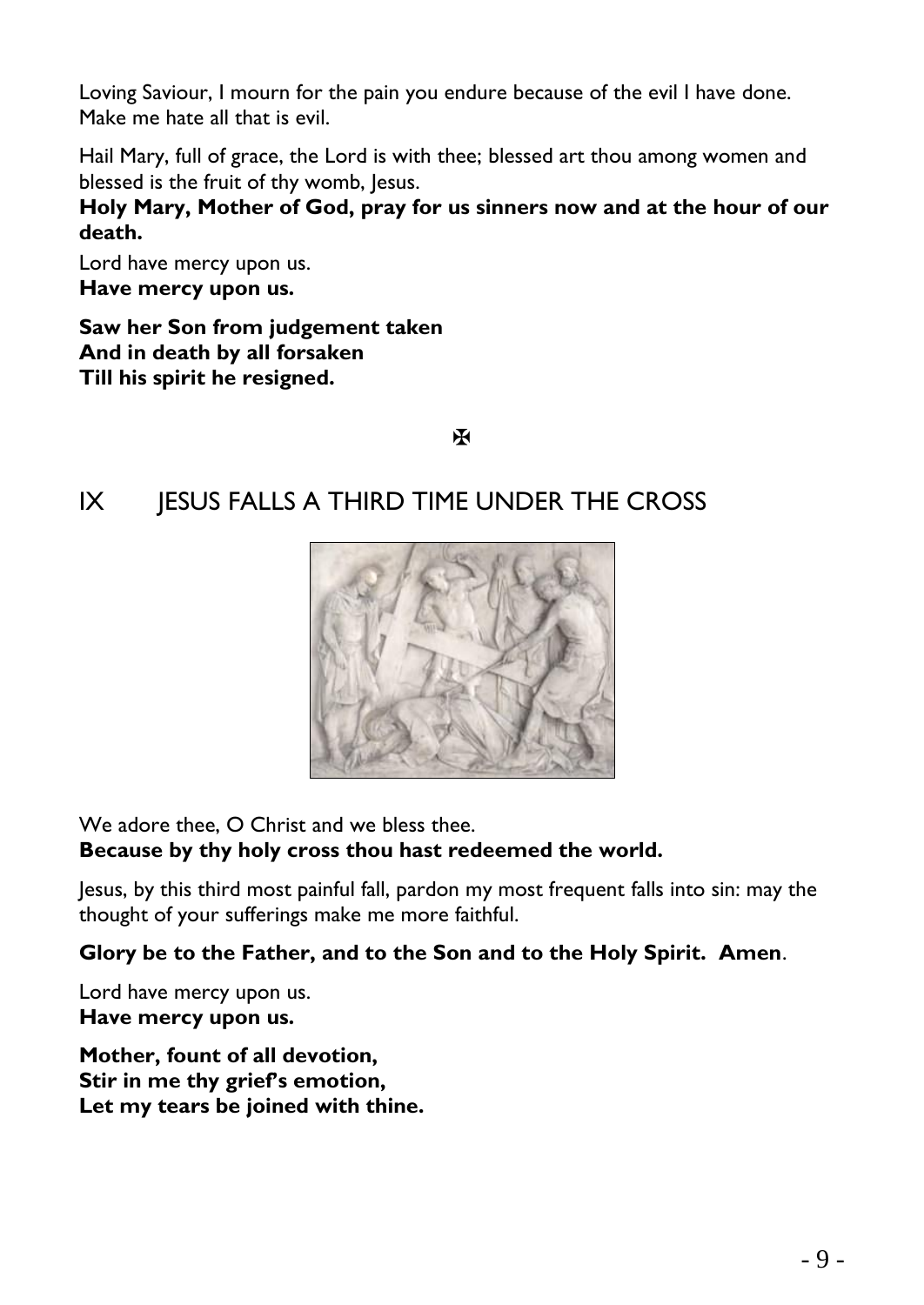# X **IESUS IS STRIPPED OF HIS GARMENTS**



We adore thee, O Christ and we bless thee. **Because by thy holy cross thou hast redeemed the world.**

Lord Jesus, strip me, I pray, of all pretence, conceit and pride and give me such humility in this life that I may reign with you for ever.

Our Father, **who are in heaven…**

Lord have mercy upon us. **Have mercy upon us.**

**Let my heart be always burning, Still for love of Jesus yearning, Let his will be found in mine.**

К

# XI JESUS IS NAILED TO THE CROSS



We adore thee, O Christ and we bless thee. **Because by thy holy cross thou hast redeemed the world.**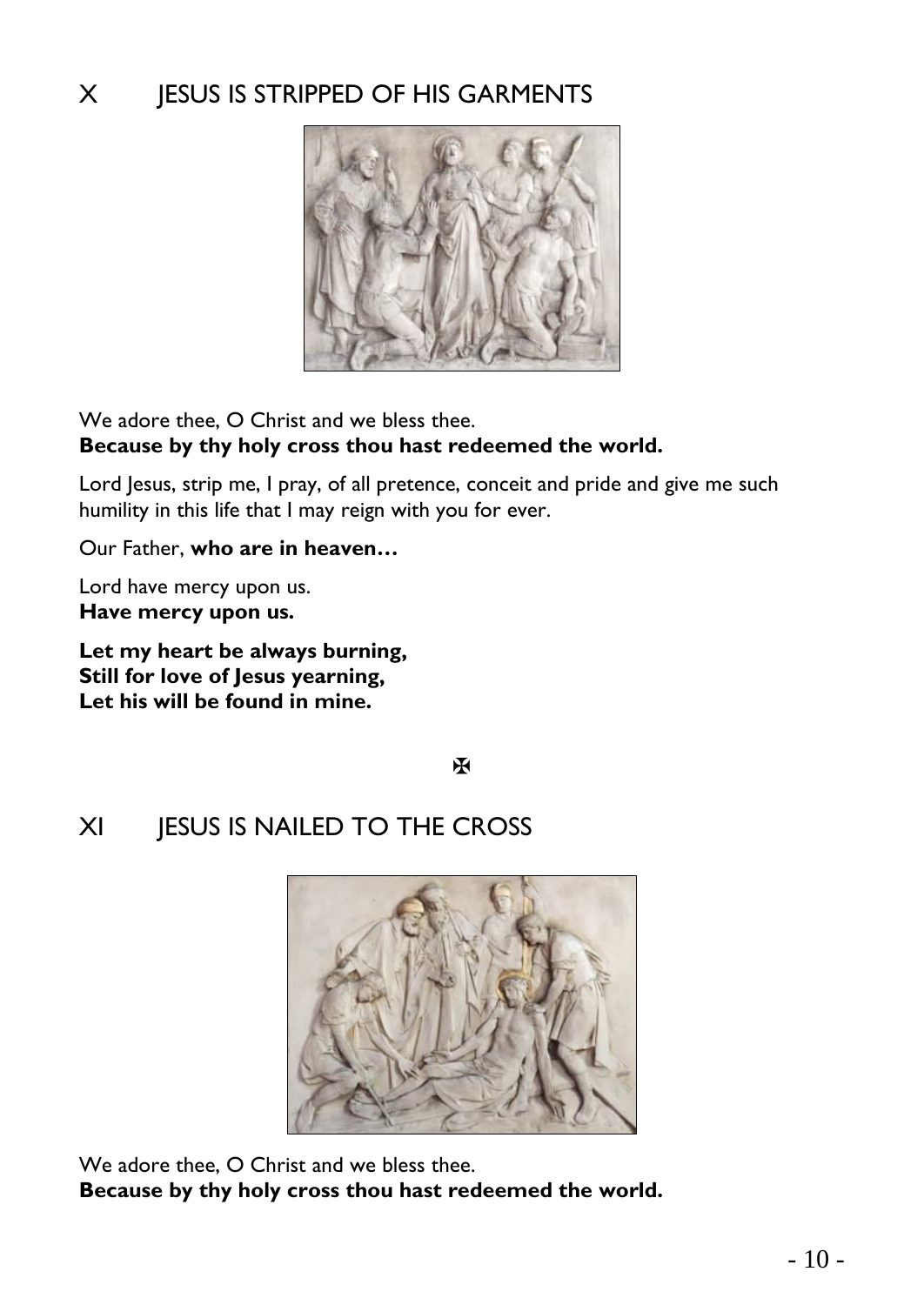Jesus, you are nailed to the cross: fasten my heart there also that, sharing in your grief, I may come to see your glory.

Hail Mary, full of grace, the Lord is with thee; blessed art thou among women and blessed is the fruit of thy womb, Jesus.

**Holy Mary, Mother of God, pray for us sinners now and at the hour of our death.**

Lord have mercy upon us. **Have mercy upon us.**

**True repentance, Mother, win me; Print my Saviour's wounds within me, Brand them on my stubborn heart.**

Ж

#### XII JESUS DIES ON THE CROSS



We adore thee, O Christ and we bless thee.

**Because by thy holy cross thou hast redeemed the world.**

Lord Jesus, dying on the cross, I worship you. In your death I trust and hope for grace here and for joy in heaven.

**Glory be to the Father, and to the Son and to the Holy Spirit. Amen**.

Lord have mercy upon us. **Have mercy upon us.**

**As he bought, through tribulation, In his passion, my salvation, Let me bear therein my part.**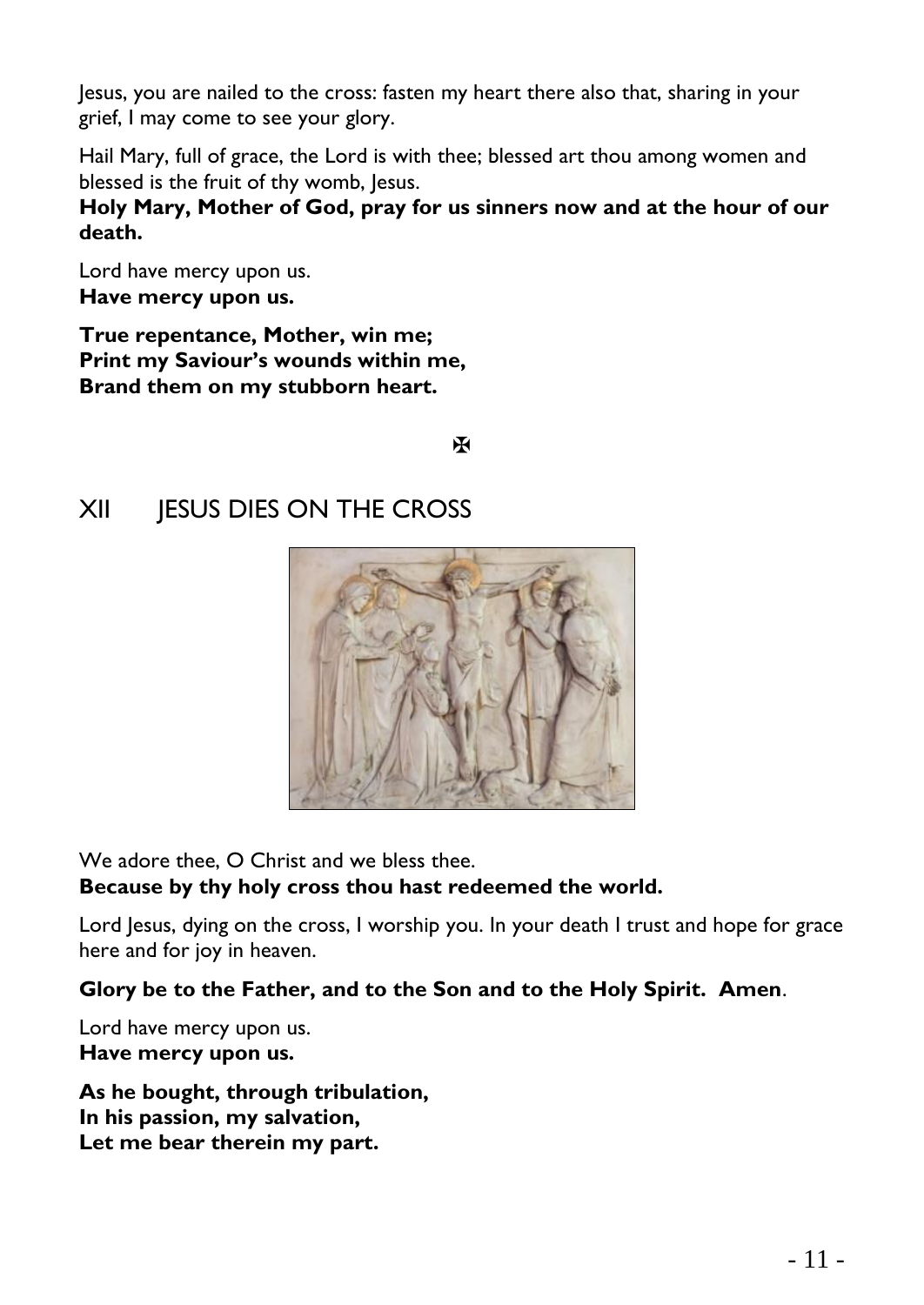### XIII JESUS IS LAID IN THE ARMS OF HIS MOTHER



We adore thee, O Christ and we bless thee. **Because by thy holy cross thou hast redeemed the world.**

Mary, Mother of Jesus, you bear in your arms your only Son, put to death for my sin. Pray for me that when I come to die, he may take me into his arms for ever.

Our Father, **who are in heaven…**

Lord have mercy upon us. **Have mercy upon us.**

**Let me mourn with thee, beside him For the sins which crucified him, While my life remains in me.**

Ж

#### XIV JESUS IS LAID IN THE SEPULCHRE



We adore thee, O Christ and we bless thee.

**Because by thy holy cross thou hast redeemed the world.**